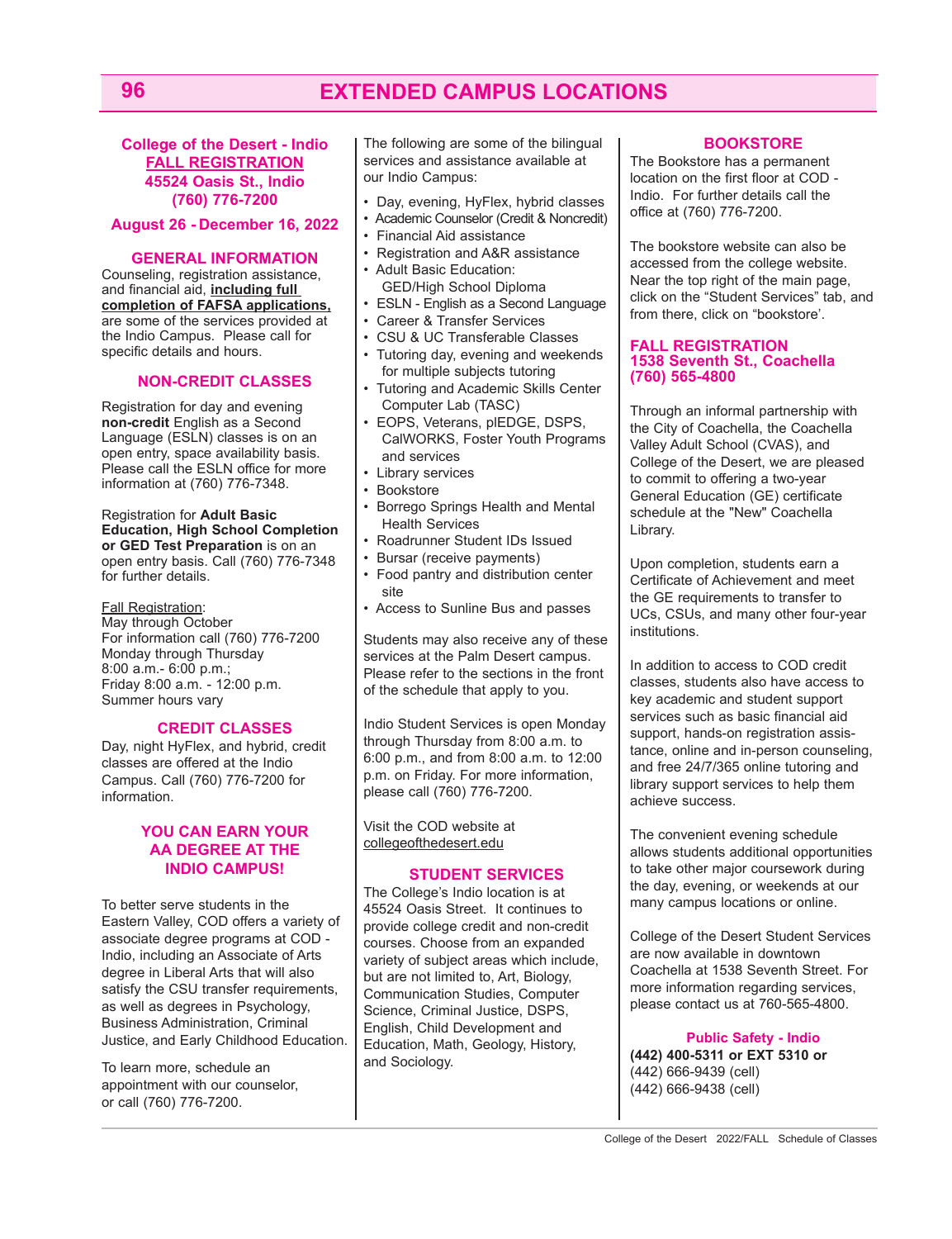# **College of the Desert - Indio Map 97**

# COLLEGE<br>the DESERT



**45524 O OASIS ST, INDIO, CA 92201** 

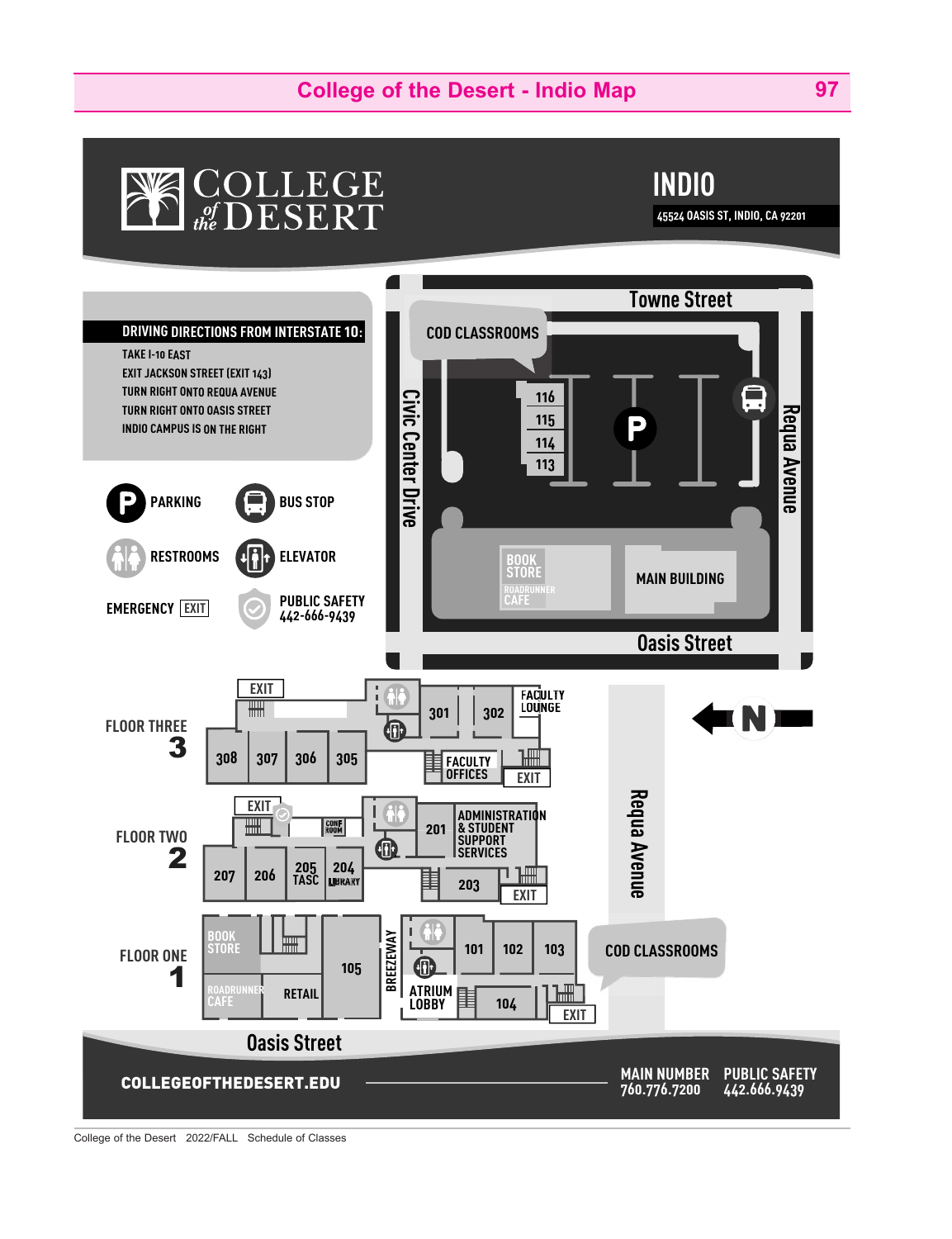| 98 | <b>INDIO</b>                          | <b>SECT</b>    | <b>COURSE</b>      | TITLE                                                                                                                                                                                                        | υ                | TIME                                | <b>DAYS</b> | <b>BLDG/RM</b>                     | <b>INSTRUCTOR</b> |
|----|---------------------------------------|----------------|--------------------|--------------------------------------------------------------------------------------------------------------------------------------------------------------------------------------------------------------|------------------|-------------------------------------|-------------|------------------------------------|-------------------|
|    |                                       | Art            |                    |                                                                                                                                                                                                              |                  |                                     |             |                                    |                   |
|    |                                       |                |                    | ART 003A is an introduction to the fundamentals of two dimensional design in which students gain experience                                                                                                  |                  |                                     |             |                                    |                   |
|    | <b>EARLY</b><br><b>CHILDHOOD</b>      |                |                    | in organizing their thoughts to communicate visual images as creative statements. Visual problem<br>solving involves basic elements and principles of design using various papers, acrylic paint and mixed   |                  |                                     |             |                                    |                   |
|    | <b>EDUCATION</b><br><b>Fast Track</b> | 0752           |                    | media applications.<br>ART 003A BASIC DESIGN & COLOR                                                                                                                                                         | 3.0              | 06:00p-08:30p                       | <b>MW</b>   | <b>NDI0305</b>                     | Jue, Y            |
|    | Complete four core<br>courses in one  |                | <b>Art History</b> |                                                                                                                                                                                                              |                  |                                     |             |                                    |                   |
|    | semester toward an                    |                |                    | ARTH 010 is a general introduction to art across time and diverse cultures. Advisory: ENG 001A IGETC: 3A                                                                                                     |                  |                                     |             |                                    |                   |
|    | Associate Teacher                     | 0732           |                    | ARTH 010 UNDERSTANDING ART                                                                                                                                                                                   | 3.0 <sub>2</sub> | 09:30a-10:50a TR                    |             | <b>NDI0305</b>                     | Soccio,L          |
|    | Permit and/or<br>Certificate.         |                | Astronomy          |                                                                                                                                                                                                              |                  |                                     |             |                                    |                   |
|    |                                       |                |                    | A 001 is an introductory survey of planetary, stellar and galactic astronomy designed for students not majoring                                                                                              |                  |                                     |             |                                    |                   |
|    | Concentrate on one                    | 3402           | A 001              | in science. Advisory: ENG 061 & MATH 040<br><b>DESCRIP ASTRONOMY</b>                                                                                                                                         | 3.0 <sub>2</sub> | 12:30p-01:50p                       | MW          | <b>IGETC: 5A</b><br><b>NDI0305</b> | ElShafie, A       |
|    | class at a time.                      |                |                    |                                                                                                                                                                                                              |                  |                                     |             |                                    |                   |
|    | Indio                                 | <b>Biology</b> |                    |                                                                                                                                                                                                              |                  |                                     |             |                                    |                   |
|    | 1st Semester                          |                |                    | BI 004 is an introduction to biology for non-science majors covering the foundations of biology with a laboratory                                                                                            |                  |                                     |             |                                    |                   |
|    | <b>FAST TRACK</b>                     |                |                    | component accompanying this course. Advisory: ENG 061                                                                                                                                                        |                  |                                     |             | IGETC: 5B*, 5C*                    |                   |
|    | Take four                             | 3602           | <b>BI 004</b>      | <b>ELEMENTS OF BIOLOGY</b>                                                                                                                                                                                   | 4.0              | 02:00p-03:20p TR                    |             | <b>NDI0308</b>                     | Glover, A         |
|    | 4 week classes that                   |                |                    |                                                                                                                                                                                                              |                  | 09:30a-12:35p T                     |             | <b>NDI0301</b>                     |                   |
|    | begin at                              | 3620           | <b>BI 004</b>      | <b>ELEMENTS OF BIOLOGY</b>                                                                                                                                                                                   | 4.0              | 02:00p-03:20p TR<br>09:30a-12:35p R |             | <b>NDI0308</b><br><b>NDI0301</b>   | Glover, A         |
|    | 9:00 a.m. -11:00 a.m.                 |                |                    |                                                                                                                                                                                                              |                  |                                     |             |                                    |                   |
|    | Monday/Wednesday                      |                |                    | <b>BI 013</b> is the first of a two course sequence that offers an in-depth study of the human body. This course                                                                                             |                  |                                     |             |                                    |                   |
|    | offered as HyFlex.                    |                |                    | covers anatomical terminology, cells and tissues, the integumentary system, the skeletal system,                                                                                                             |                  |                                     |             |                                    |                   |
|    |                                       |                |                    | articulations, the muscular system, the nervous system and special senses. Prerequisite: MATH 054<br>Advisory: ENG 061                                                                                       |                  |                                     |             | IGETC: 5B, 5C                      |                   |
|    | Palm Desert                           | 3368           | <b>BI 013</b>      | <b>ANAT &amp; PHYS I</b>                                                                                                                                                                                     | 4.0              | 12:30p-01:50p                       | MW          | <b>NDI0308</b>                     | Vezzoli, G        |
|    | 2nd Semester                          |                |                    |                                                                                                                                                                                                              |                  | 11:00a-12:20p                       | <b>MW</b>   | <b>NDI0301</b>                     |                   |
|    | <b>FAST TRACK</b>                     | 3374           | <b>BI 013</b>      | <b>ANAT &amp; PHYS I</b>                                                                                                                                                                                     | 4.0              | 12:30p-01:50p                       | MW          | <b>NDI0308</b>                     | Vezzoli.G         |
|    | Take three short                      |                |                    |                                                                                                                                                                                                              |                  | 02:00p-03:20p                       | MW          | <b>NDI0301</b>                     |                   |
|    | term classes that                     |                |                    |                                                                                                                                                                                                              |                  |                                     |             |                                    |                   |
|    | beginat                               |                |                    | <b>Child Development &amp; Education</b>                                                                                                                                                                     |                  |                                     |             |                                    |                   |
|    | 5:00 p.m. - 7:00 p.m.                 |                |                    | CDE 101 examines the major physical, psychosocial, and cognitive/language developmental milestones for                                                                                                       |                  |                                     |             |                                    |                   |
|    | Tuesday/Thursday                      | 2228           |                    | children, both typical and atypical, from conception through adolescence. Advisory: ENG 001A<br>CDE 101 CHILD GROWTH & DEV                                                                                   | 3.0              | 54 TOTAL HRS                        | <b>TBA</b>  | <b>HYFLEX</b>                      | Avalos.M          |
|    | offered as HyFlex.                    |                |                    | Note: 4 week class: 08/29 - 09/22                                                                                                                                                                            |                  |                                     |             |                                    |                   |
|    |                                       |                |                    | Note: Choose how you attend class: (1) in-class physically MONDAYS and WEDNESDAYS at 9:00am-                                                                                                                 |                  |                                     |             |                                    |                   |
|    |                                       |                |                    | 11:00am in classroom NDIO 105, OFF CAMPUS at the Indio Campus, 45524 Oasis Street, Indio,                                                                                                                    |                  |                                     |             |                                    |                   |
|    |                                       |                |                    | (2) live streaming class at the same days and times via Zoom, or (3) watching Zoom recordings on<br>your own. You have the flexibility to attend any way your schedule permits. Additional work is completed |                  |                                     |             |                                    |                   |
|    | Students at                           |                |                    | and submitted online via Canvas. HyFlex courses help you complete your education while allowing you                                                                                                          |                  |                                     |             |                                    |                   |
|    |                                       |                |                    | to adapt it to your life. Students must access Canyas at www.collegeofthedesert.edu/on or before                                                                                                             |                  |                                     |             |                                    |                   |

Students at off-campus sites should allow sufficient travel time to arrive on time and remain for the duration of the class. Non-Participation and excessive absences may be grounds for being dropped from a course.

#### August 29th, to begin the course. Note: Section 2228 is the first course in the Cohort Model (FAST TRACK). Students are able to complete 12 units in one semester by attending class 2 days each week.

*CDE 103 examines the historical context and theoretical perspectives of developmentally appropriate practice and early care and education. Examines the role of the early childhood educator, identification of best practices for environmental design, curriculum, and teaching strategies. Explores teacher child relationships, professional ethics, career pathways, and professional standards. Advisory: ENG 001A* 2210 CDE 103 PRINCIPLES & PRACTICES 3.0 54 TOTAL HRS TBA HYFLEX Avalos,M

Note: 4 week class: 09/26 - 10/20 Note: Choose how you attend class: (1) in-class physically MONDAYS and WEDNESDAYS at 9:00am-11:00am in room NDIO 105, OFF CAMPUS at the Indio Campus, 45524 Oasis Street, Indio, (2) live streaming class at the same days and times via Zoom, or (3) watching Zoom recordings on your own. You have the flexibility to attend any way your schedule permits. Additional work is completed and submitted online via Canvas. HyFlex courses help you complete your education while allowing you to adapt it to your life. Students must access Canvas at www.collegeofthedesert.edu/on or before September 26th, to begin the course.

Note: Section 2210 is the second course in the Cohort Model (FAST TRACK).

M = Mon; T = Tues; W = Wed; MW = Mon & Wed; R = Thurs; TR = Tues & Thurs; F = Fri; S = Saturday; SU = Sun IGETC courses in this schedule of classes are printed in color, and the IGETC requirement satisfied by each course is listed along with course prerequisites.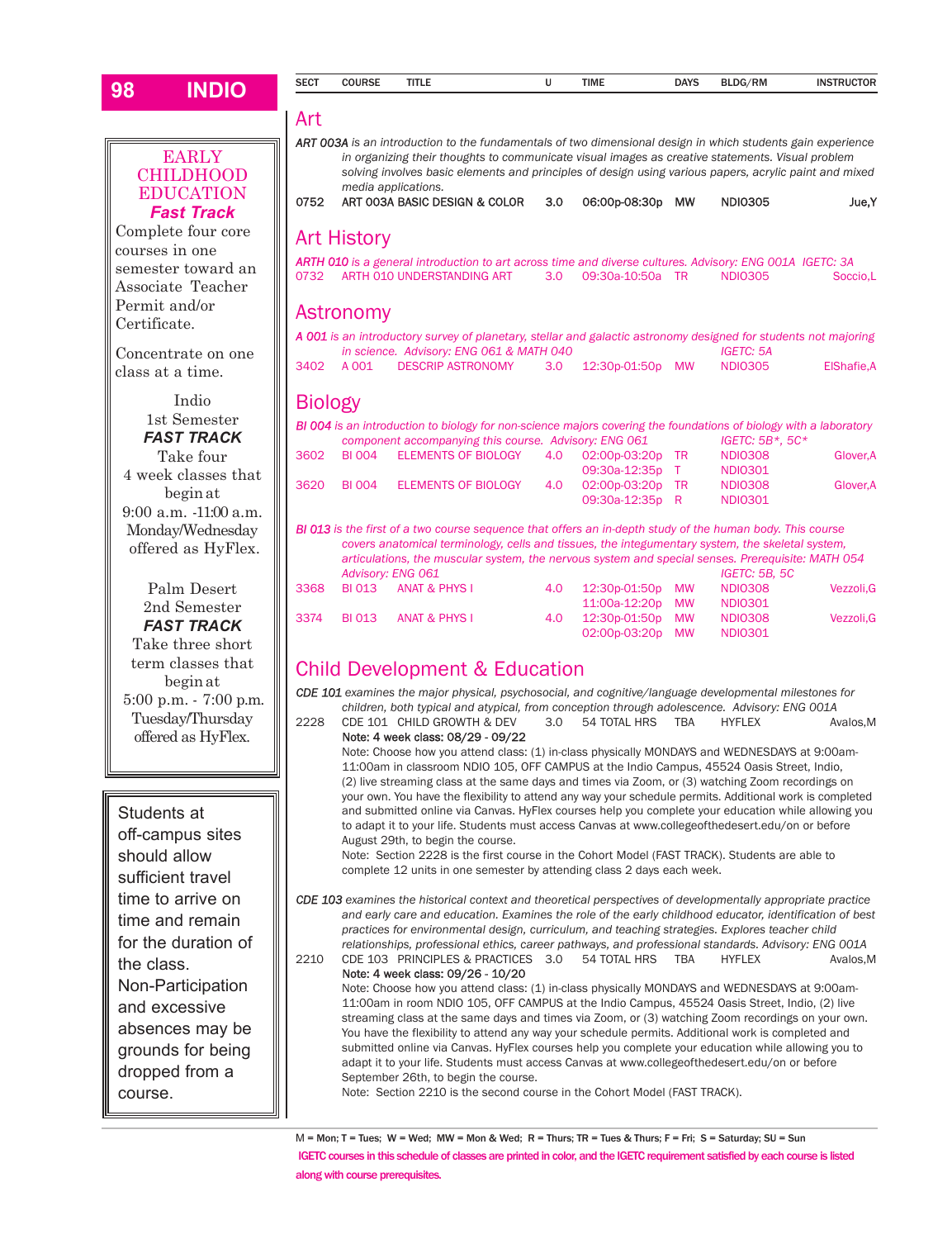| <b>SECT</b><br>___ | COUDCE<br>บบบหว<br>. | <b>TITLE</b> |  | <b>TIME</b> | <b>DAYS</b> | BLDG/RM | INS<br>. |  |
|--------------------|----------------------|--------------|--|-------------|-------------|---------|----------|--|
|                    |                      |              |  |             |             |         |          |  |

*CDE 102 focuses on the process of socialization on the interrelationship of family, school, and community. Examines the influence of multiple societal contexts. Explores the role of collaboration between*  family, community and schools in supporting children's development. Advisory: CDE 101 2234 CDE 102 CHILD, FAMILY & COMMUNITY 3.0 54 TOTAL HRS TBA HYFLEX Avalos, M

*Note: 4 week class: 10/24 - 11/17* Note: Choose how you attend class: (1) in-class physically MONDAYS and WEDNESDAYS at 9:00am-11:00am in room NDIO 105, OFF CAMPUS at the Indio Campus, 45524 Oasis Street, Indio, (2) live streaming class at the same days and times via Zoom, or (3) watching Zoom recordings on your own. You have the flexibility to attend any way your schedule permits. Additional work is completed and submitted online via Canvas. HyFlex courses help you complete your education while allowing you to adapt it to your life. Students must access Canvas at www.collegeofthedesert.edu/on or before October 24th, to begin the course.

Note: Section 2234 is the third course in the Cohort Model (FAST TRACK)

*CDE 104 presents an overview of knowledge and skills related to providing appropriate curriculum and environments for young children through developmentally, culturally and linguistically appropriate practices. Prerequisite: CDE 101 & CDE 102, or concurrent enrollment*

2246 CDE 104 INTRO TO CURRICULUM 3.0 54 TOTAL HRS TBA HYFLEX Avalos,M Note: 4 week class: 11/21 - 12/15 Note: Choose how you attend class: (1) in-class physically MONDAYS and WEDNESDAYS at 9:00am-11:00am in room NDIO 105, OFF CAMPUS at the Indio Campus, 45524 Oasis Street, Indio, (2) live streaming class at the same days and times via Zoom, or (3) watching Zoom recordings on your own. You have the flexibility to ttend any way your schedule permits. Additional work is completed and submitted online via Canvas. HyFlex courses help you complete your education while allowing you to adapt it to your life. Students must access Canvas at www.collegeofthedesert.edu/on or before

November 21st, to begin the course. Note: Section 2246 is the fourth course in the Cohort Model (FAST TRACK).

- *CDE 204 explores the application of child development theory to facilitate learning among young children, including: promoting self esteem, creativity, self discipline, development of physical and cognitive skills and literacy, and planning appropriate curriculum along with professional development of the teacher. Prerequisite: CDE 101 & CDE 102 & CDE 103 & CDE 104 & CDE 203 (formerly ECE 001, ECE 010, ECE 012, ECE 040 & ECE 046B)*
- 2262 CDE 204 PRACTICUM 4.0 144 TOTAL HRS TBA HYFLEX Sanders,W Note: Choose how you attend class: (1) in-class physically MONDAYS at 5:30pm-7:35pm in room NDIO 105, OFF CAMPUS at the Indio Campus, 45524 Oasis Street, Indio, (2) live streaming class at the same days and times via Zoom, or (3) watching Zoom recordings on your own. You have the flexibility to attend any way your schedule permits. Additional work is completed and submitted online via Canvas. HyFlex courses help you complete your education while allowing you to adapt it to your life. Students must access Canvas at www.collegeofthedesert.edu/on or before August 26th, to begin the course.

# Communication Studies

*COMM 001 students learn to develop an effective style of public communication, including informative, expository, persuasive, extemporaneous, and impromptu forms of speaking. Advisory: ENG 001A IGETC: 1C*  1844 COMM 001 PUBLIC SPEAKING 3.0 02:00p-05:05p W NDIO307 Jazan,A

1312 COMM 001 PUBLIC SPEAKING 3.0 05:15p-08:20p M NDIO307 Jazan,A

# Computer Science

*CS 007A is an introduction to computer programming using the C++ language for students with no programming experience. Prerequisite: MATH 005* 

3496 CS 007A COMPUTER SCIENCE 1 4.0 6.7 WEEKLY HRS TBA HYFLEX Kelbley, R Note: Choose how you attend class: (1) in-class physically TUESDAYS and THURSDAYS at 1:00pm-2:50pm in room 206, at the Indio Campus, 45524 Oasis Street, Indio(2) live streaming class at the same days and times via Zoom, or (3) watching Zoom recordings on your own. You have the flexibility to attend any way your schedule permits. Additional work is completed and submitted online via Canvas. HyFlex courses help you complete your education while allowing you to adapt it to your life. Students must access Canvas at www.collegeofthedesert.edu/on or before August 26th, to begin the course.

COD - Indio **Bookstore** 

## (760) 773-2564 collegeofthedesertshop.com

The College of the Desert Bookstore, contains all needed course materials, whether required or optional. Both new and used textbooks are available for purchase, and there are also many textbooks available for rent and in digital format.

The Bookstore also carries a wide variety of school supplies (imprinted and nonimprinted), in addition to software, electronics, and Samsung Tablets. BarCharts and other reference materials are also available to assist students in their academic endeavors. In addition, College of the Desert clothing and gift items are available, as well as a variety of snacks, drinks, and sundries.

The Indio Bookstore carries all textbooks for the classes taught at Indio and Mecca/Thermal. Free shipping is available for Mecca/Thermal and Desert Hot Springs courses.

The bookstore website can also be accessed from the college website. Near the top right of the main page, click on the "Student Services" tab, and from there click on "bookstore."

**Evening Classes appear in BOLD print throughout this schedule** 

College of the Desert 2022/FALL Schedule of Classes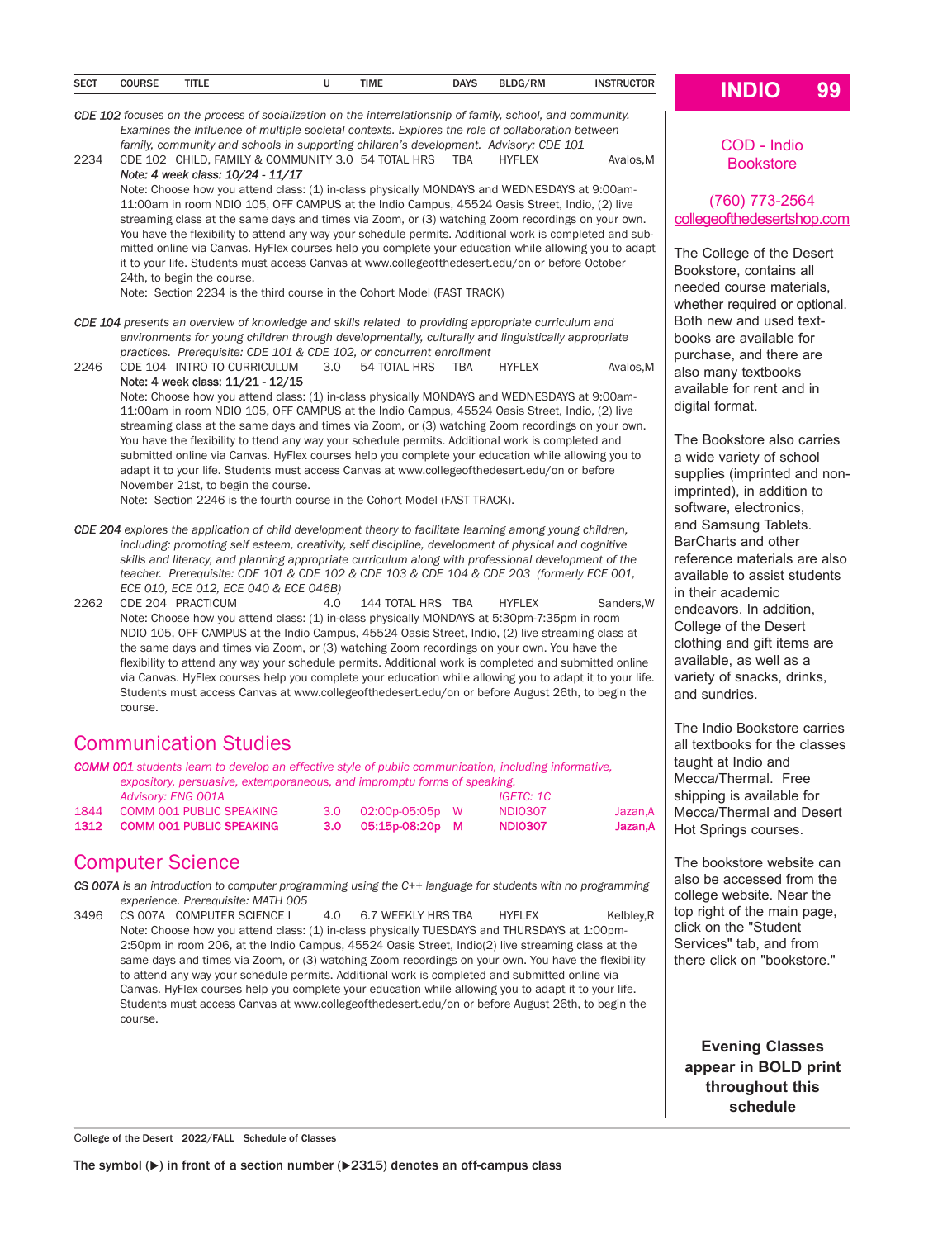# English As A Second Language Non-Credit (ESLN)

The English as a Second Language Non-Credit Program offers six levels of instruction from literacy (little or no English skills) to High Advanced (pre-college English skills). Students have from 8 to 12 hours of instructional class time per week with additional hours in the Language Laboratory as needed.

A student's level in the ESLN program is determined by both an ESL placement test and an assessment of previous academic background. Students may register in person for all ESLN classes. Registration is on an open entry, space available basis. Please call (760) 776-7348 for more information.

College of the Desert ofrec seis niveles de cursos de inglés como segundo idion sin crédito. Su conocimien de inglés en el examen de colocación y su nivel de estudios se determinará el nivel en que se le coloque. Después de completar el programa de inglés como segundo idioma, usted tendrá la habilidad necesaria para seguir varias carreras o para seguir sus estudios. Para más información llamar a (760) 776-7348.

\* \* Students holding F-1 or Visitor Visas are encouraged contact the International Education office at (760) 776-7205.

| 100                  | <b>INDIO</b>                                                                                                                                      | <b>SECT</b>                                                                                                                                                                                                         | <b>COURSE</b>                            | <b>TITLE</b>                                                                                                                                                                                    |  | U          | <b>TIME</b>                    | <b>DAYS</b>     | BLDG/RM                   | <b>INSTRUCTOR</b>             |  |  |  |
|----------------------|---------------------------------------------------------------------------------------------------------------------------------------------------|---------------------------------------------------------------------------------------------------------------------------------------------------------------------------------------------------------------------|------------------------------------------|-------------------------------------------------------------------------------------------------------------------------------------------------------------------------------------------------|--|------------|--------------------------------|-----------------|---------------------------|-------------------------------|--|--|--|
|                      |                                                                                                                                                   |                                                                                                                                                                                                                     | <b>Criminal Justice</b>                  |                                                                                                                                                                                                 |  |            |                                |                 |                           |                               |  |  |  |
|                      | English As A                                                                                                                                      |                                                                                                                                                                                                                     |                                          | CJ 001 introduces students to the characteristics of the criminal justice system in the United States.                                                                                          |  |            |                                |                 |                           |                               |  |  |  |
|                      | <b>Second Language</b>                                                                                                                            |                                                                                                                                                                                                                     | Advisory: ENG 061                        |                                                                                                                                                                                                 |  |            |                                |                 | <b>IGETC: 4J</b>          |                               |  |  |  |
|                      | Non-Credit (ESLN)                                                                                                                                 | 6072                                                                                                                                                                                                                | CJ 001                                   | <b>INTROD TO CRIM JUSTI</b>                                                                                                                                                                     |  | 3.0        | 05:30p-08:35p T                |                 | <b>NDIO104</b>            | Henry, S                      |  |  |  |
|                      | he English as a Second                                                                                                                            |                                                                                                                                                                                                                     |                                          | Disabled Students Programs and Services                                                                                                                                                         |  |            |                                |                 |                           |                               |  |  |  |
|                      | anguage Non-Credit                                                                                                                                |                                                                                                                                                                                                                     |                                          | DSPS 045A is designed to assist students with disabilities in developing specific goals for employment.                                                                                         |  |            |                                |                 |                           |                               |  |  |  |
|                      | rogram offers six levels                                                                                                                          |                                                                                                                                                                                                                     |                                          | Advisory: Intended for Workability III students                                                                                                                                                 |  |            |                                |                 |                           |                               |  |  |  |
|                      | instruction from literacy                                                                                                                         | 8010                                                                                                                                                                                                                |                                          | DSPS 045A VOC EXPLORATION                                                                                                                                                                       |  | 1.0        | 02:00p-04:05p W                |                 | NDI0101                   | Ologhlin, D                   |  |  |  |
|                      | ittle or no English skills)                                                                                                                       |                                                                                                                                                                                                                     |                                          | Note: 7 week class: 08/31 - 10/19                                                                                                                                                               |  |            |                                |                 |                           |                               |  |  |  |
| <b>High Advanced</b> |                                                                                                                                                   |                                                                                                                                                                                                                     |                                          | <b>DSPS 045B</b> is designed to assist students with disabilities in successfully completing job applications and                                                                               |  |            |                                |                 |                           |                               |  |  |  |
|                      | ore-college English skills).                                                                                                                      |                                                                                                                                                                                                                     |                                          | writing a resume, complete with a cover letter. Advisory: Intended for Workability III students                                                                                                 |  |            |                                |                 |                           |                               |  |  |  |
|                      | tudents have from 8 to 12                                                                                                                         | 8020                                                                                                                                                                                                                |                                          | DSPS 045B RESUME WRITING<br>Note: 3 week class: 10/26 - 11/16                                                                                                                                   |  | 0.5        | 02:00p-04:05p W                |                 | NDI0101                   | Ologhlin, D                   |  |  |  |
|                      | ours of instructional class                                                                                                                       |                                                                                                                                                                                                                     |                                          |                                                                                                                                                                                                 |  |            |                                |                 |                           |                               |  |  |  |
| me per week with     |                                                                                                                                                   |                                                                                                                                                                                                                     |                                          | <b>DSPS 045C</b> is designed to assist students with disabilities to develop competitive job interview skills.                                                                                  |  |            |                                |                 |                           |                               |  |  |  |
|                      | dditional hours in the                                                                                                                            |                                                                                                                                                                                                                     |                                          | Advisory: Intended for Workability III students                                                                                                                                                 |  |            |                                |                 |                           |                               |  |  |  |
|                      | anguage Laboratory as                                                                                                                             | 8024                                                                                                                                                                                                                |                                          | <b>DSPS 045C INTERVIEW SKILLS</b><br>Note: 3 week class: 11/23 - 12/14                                                                                                                          |  | 0.5        | 02:00p-04:05p W                |                 | NDI0101                   | Ologhlin, D                   |  |  |  |
| eeded.               |                                                                                                                                                   |                                                                                                                                                                                                                     |                                          |                                                                                                                                                                                                 |  |            |                                |                 |                           |                               |  |  |  |
|                      | student's level in the                                                                                                                            | <b>English</b>                                                                                                                                                                                                      |                                          |                                                                                                                                                                                                 |  |            |                                |                 |                           |                               |  |  |  |
|                      | SLN program is determined                                                                                                                         |                                                                                                                                                                                                                     |                                          | ENG 001A focuses on the elements of academic writing, including genre, audience, purpose, and                                                                                                   |  |            |                                |                 |                           |                               |  |  |  |
|                      | y both an ESL placement                                                                                                                           |                                                                                                                                                                                                                     |                                          | argumentation. Prerequisite: ENG 061 or ESL 071                                                                                                                                                 |  |            |                                |                 | <b>IGETC: 1A</b>          |                               |  |  |  |
|                      | est and an assessment of                                                                                                                          | 6164                                                                                                                                                                                                                |                                          | <b>ENG 001A ENGLISH COMPOSITION</b>                                                                                                                                                             |  | 4.0        | 09:30a-11:35a                  | MW              | <b>NDI0206</b>            | Moore, H                      |  |  |  |
|                      | revious academic back-                                                                                                                            | 6112<br>6358                                                                                                                                                                                                        |                                          | <b>ENG 001A ENGLISH COMPOSITION</b><br>ENG 001A ENGLISH COMPOSITION                                                                                                                             |  | 4.0        | 09:30a-11:35a<br>11:45a-01:50p | TR<br><b>MW</b> | <b>NDI0206</b>            | Ahrens, J                     |  |  |  |
|                      | round. Students may                                                                                                                               | 6346                                                                                                                                                                                                                |                                          | <b>ENG OO1A ENGLISH COMPOSITION</b>                                                                                                                                                             |  | 4.0<br>4.0 | 06:50p-08:55p                  | TR              | NDI0203<br><b>NDI0305</b> | Moore, H<br>Winn-Longworth, C |  |  |  |
|                      | egister in person for all                                                                                                                         |                                                                                                                                                                                                                     |                                          |                                                                                                                                                                                                 |  |            |                                |                 |                           |                               |  |  |  |
|                      | SLN classes. Registration                                                                                                                         |                                                                                                                                                                                                                     | English As A Second Language - Noncredit |                                                                                                                                                                                                 |  |            |                                |                 |                           |                               |  |  |  |
|                      | on an open entry, space                                                                                                                           |                                                                                                                                                                                                                     |                                          | <b>ESLN 309A</b> is the foundation course for ESL students who require basic skills development in reading, writing,                                                                            |  |            |                                |                 |                           |                               |  |  |  |
|                      | vailable basis. Please call                                                                                                                       |                                                                                                                                                                                                                     |                                          | speaking, and listening. Students receive a Pass/No Pass grade mark.                                                                                                                            |  |            |                                |                 |                           |                               |  |  |  |
|                      | '60) 776-7348 for more                                                                                                                            | 7328                                                                                                                                                                                                                |                                          | ESLN 309A ESL - FOUNDATIONS                                                                                                                                                                     |  | 0.0        | 08:30a-11:20a                  | MTWR            | NDI0102                   | <b>STAFF</b>                  |  |  |  |
| iformation.          |                                                                                                                                                   | 7344                                                                                                                                                                                                                |                                          | <b>ESLN 309A ESL - FOUNDATIONS</b>                                                                                                                                                              |  | 0.0        | 06:00p-08:50p                  |                 | MTWR NDIO102              | Harris,E                      |  |  |  |
|                      |                                                                                                                                                   | ESLN 310A, Level I low-beginning ESL course, introduces students to basic structures of functional American<br>English and stresses the simple present and present continuous tenses in reading, writing, listening |                                          |                                                                                                                                                                                                 |  |            |                                |                 |                           |                               |  |  |  |
|                      | ollege of the Desert ofrece                                                                                                                       |                                                                                                                                                                                                                     |                                          |                                                                                                                                                                                                 |  |            |                                |                 |                           |                               |  |  |  |
|                      | eis niveles de cursos de                                                                                                                          | and speaking. Prerequisite: ESLN 309A, or self-placement, or instructor recommendation<br>Students receive a Pass/No Pass grade mark.                                                                               |                                          |                                                                                                                                                                                                 |  |            |                                |                 |                           |                               |  |  |  |
|                      | ıglés como segundo idioma                                                                                                                         | 7112                                                                                                                                                                                                                |                                          | ESLN 310A ESL-COMPREHENSIVE I                                                                                                                                                                   |  | 0.0        | 08:30a-11:20a MTWR NDI0101     |                 |                           | Doyle-Ayon, W                 |  |  |  |
|                      | n crédito. Su conocimiento                                                                                                                        | 7222                                                                                                                                                                                                                |                                          | ESLN 310A ESL-COMPREHENSIVE I 0.0                                                                                                                                                               |  |            | 06:00p-08:50p MTWR NDI0101     |                 |                           | Drake,T                       |  |  |  |
|                      | e inglés en el examen de                                                                                                                          |                                                                                                                                                                                                                     |                                          | ESLN 310B, Level II high-beginning ESL course, reviews previously learned materials from Level 1 and helps to                                                                                   |  |            |                                |                 |                           |                               |  |  |  |
|                      | olocación y su nivel de<br>studios se determinará el                                                                                              |                                                                                                                                                                                                                     |                                          | further develop students' abilities in reading, writing, speaking and listening focusing on                                                                                                     |  |            |                                |                 |                           |                               |  |  |  |
|                      | ivel en que se le coloque.                                                                                                                        |                                                                                                                                                                                                                     |                                          | simple past, and simple future. Prerequisite: ESLN 310A, or self-placement, or instructor                                                                                                       |  |            |                                |                 |                           |                               |  |  |  |
|                      | espués de completar el                                                                                                                            | 7838                                                                                                                                                                                                                |                                          | recommendation Students receive a Pass/No Pass grade mark.<br>ESLN 310B ESL-COMPREHENSIVE II                                                                                                    |  | 0.0        | 08:30a-11:20a MTWR NDI0207     |                 |                           | Luyando, S                    |  |  |  |
|                      | rograma de inglés como                                                                                                                            | 7842                                                                                                                                                                                                                |                                          | <b>ESLN 310B ESL-COMPREHENSIVE II</b>                                                                                                                                                           |  | 0.0        | 06:00p-08:50p MTWR NDI0207     |                 |                           | Shahidi, E                    |  |  |  |
|                      | egundo idioma, usted                                                                                                                              |                                                                                                                                                                                                                     |                                          |                                                                                                                                                                                                 |  |            |                                |                 |                           |                               |  |  |  |
| endrá la habilidad   |                                                                                                                                                   |                                                                                                                                                                                                                     |                                          | <b>ESLN 310C</b> , Level III comprehensive low-intermediate course, focusing on past tense, present perfect,                                                                                    |  |            |                                |                 |                           |                               |  |  |  |
|                      | ecesaria para seguir                                                                                                                              |                                                                                                                                                                                                                     |                                          | introduction to writing an academic paragraph, and oral communications. Prerequisite: ESLN 310B,<br>or self-placement, or instructor recommendation Students receive a Pass/No Pass grade mark. |  |            |                                |                 |                           |                               |  |  |  |
|                      | arias carreras o para                                                                                                                             | 7212                                                                                                                                                                                                                |                                          | ESLN 310C ESL-COMPREHENSIVE III 0.0                                                                                                                                                             |  |            | 08:30a-11:20a MTWR NDI0103     |                 |                           | Craig, D                      |  |  |  |
|                      | eguir sus estudios. Para                                                                                                                          | 7242                                                                                                                                                                                                                |                                          | <b>ESLN 310C ESL-COMPREHENSIVE III</b>                                                                                                                                                          |  | 0.0        | 06:00p-08:50p MTWR NDI0103     |                 |                           | <b>STAFF</b>                  |  |  |  |
|                      | iás información llamar al                                                                                                                         | <b>ESLN 310D</b> , Level IV comprehensive course, focusing on verb patterns, gerunds, infinitives, paragraph writing,                                                                                               |                                          |                                                                                                                                                                                                 |  |            |                                |                 |                           |                               |  |  |  |
| 60) 776-7348.        |                                                                                                                                                   |                                                                                                                                                                                                                     |                                          |                                                                                                                                                                                                 |  |            |                                |                 |                           |                               |  |  |  |
|                      | reading and oral fluency. Prerequisite: ESLN 310C, or self-placement, or instructor recommendation<br>Students receive a Pass/No Pass grade mark. |                                                                                                                                                                                                                     |                                          |                                                                                                                                                                                                 |  |            |                                |                 |                           |                               |  |  |  |
|                      | * Students holding F-1 or                                                                                                                         | 7266                                                                                                                                                                                                                |                                          | ESLN 310D ESL-COMPREHENSIVE IV 0.0                                                                                                                                                              |  |            | 06:00p-08:50p MTWR NDI0203     |                 |                           | <b>STAFF</b>                  |  |  |  |
|                      | isitor Visas are encouraged to                                                                                                                    |                                                                                                                                                                                                                     |                                          |                                                                                                                                                                                                 |  |            |                                |                 |                           |                               |  |  |  |
|                      |                                                                                                                                                   |                                                                                                                                                                                                                     |                                          |                                                                                                                                                                                                 |  |            |                                |                 |                           |                               |  |  |  |

M = Mon; T = Tues; W = Wed; MW = Mon & Wed; R = Thurs; TR = Tues & Thurs; F = Fri; S = Saturday; SU = Sun IGETC courses in this schedule of classes are printed in color, and the IGETC requirement satisfied by each course is listed along with course prerequisites.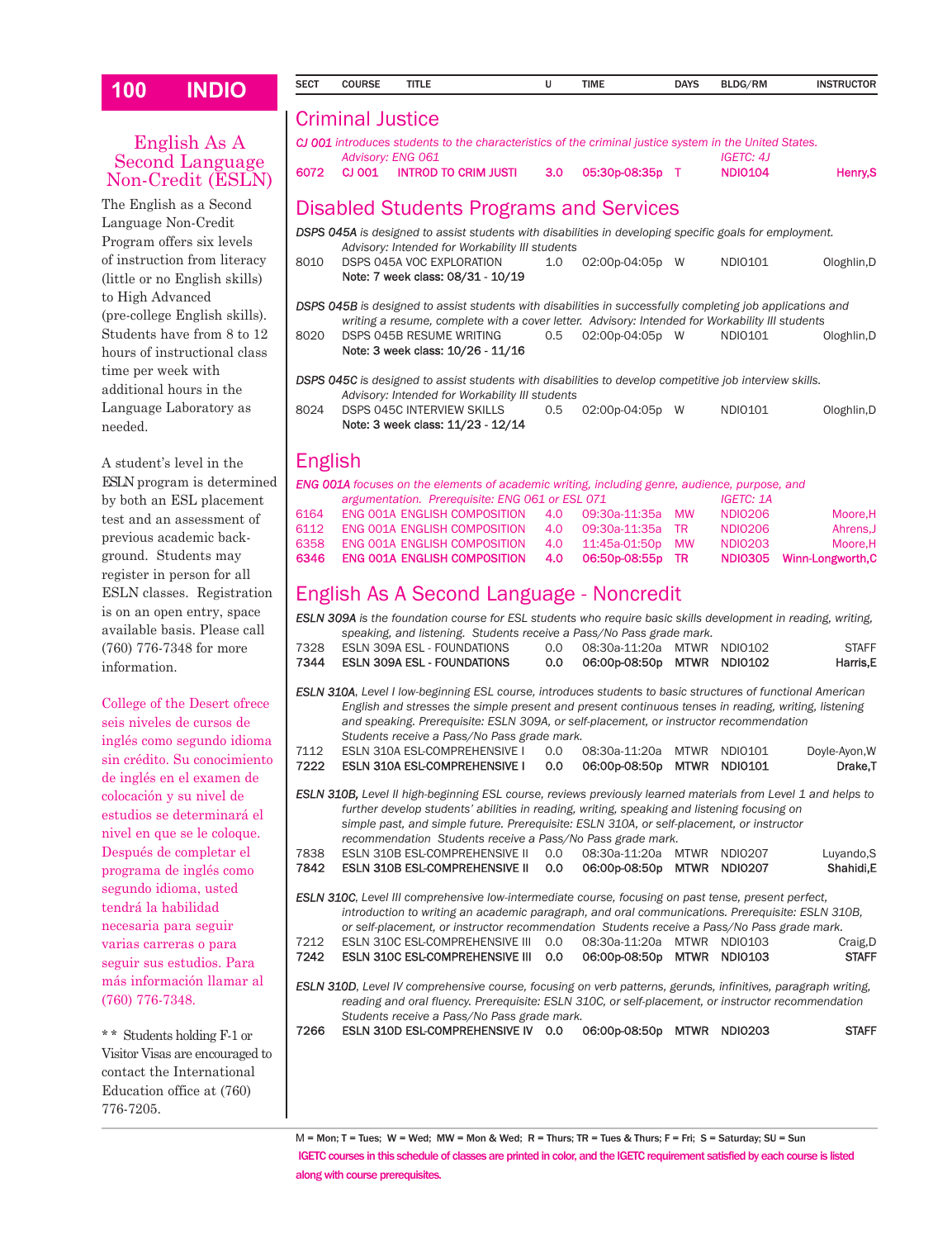| <b>SECT</b>    | <b>COURSE</b>      | <b>TITLE</b>                                                                                                                                                                                                          | U                | <b>TIME</b>                            | <b>DAYS</b> | BLDG/RM                          | <b>INSTRUCTOR</b>         | <b>INDIO</b><br>101                                         |
|----------------|--------------------|-----------------------------------------------------------------------------------------------------------------------------------------------------------------------------------------------------------------------|------------------|----------------------------------------|-------------|----------------------------------|---------------------------|-------------------------------------------------------------|
| Geology        |                    |                                                                                                                                                                                                                       |                  |                                        |             |                                  |                           |                                                             |
|                |                    |                                                                                                                                                                                                                       |                  |                                        |             |                                  |                           |                                                             |
|                |                    | G 001, Physical Geology, serves as an introduction to the field for majors and those looking to fulfill their<br>general education requirement. Subject matter for this course includes Earth materials and processes |                  |                                        |             |                                  |                           | <b>Adult Basic</b>                                          |
|                |                    | such as minerals, rocks, plate tectonics, earthquakes, and volcanoes.                                                                                                                                                 |                  |                                        |             |                                  |                           | Education (ABE) and                                         |
|                |                    | Advisory: ENG 001A & MATH 054                                                                                                                                                                                         |                  |                                        |             | IGETC: 5A, 5C                    |                           | <b>English As A Second</b>                                  |
| 3582           | G 001              | PHYSICAL GEOLOGY                                                                                                                                                                                                      | 4.0              | 54 TOTAL HOURS TBA<br>02:00p-05:05p W  |             | <b>HYBRID</b><br><b>NDI0302</b>  | Rojas Salazar, E          | Language (ESLN)                                             |
|                |                    | Note: Students must access the lecture portion of this hybrid class at www.collegeofthedesert.edu/                                                                                                                    |                  |                                        |             |                                  |                           | <b>Registration</b>                                         |
|                |                    | on or before August 26th, to begin the course.                                                                                                                                                                        |                  |                                        |             |                                  |                           |                                                             |
|                |                    | G 005 explores the geologic hazards humans face on the earth's surface and the issues that arise from our                                                                                                             |                  |                                        |             |                                  |                           | Registration for returning ABE                              |
|                |                    | use of earth's resources. Advisory: ENG 001A & MATH 054                                                                                                                                                               |                  |                                        |             | IGETC: 5A, 5C                    |                           | students will begin on 5/9/22.                              |
| 3640           | G 005              | ENVIRONMNTAL GEOLOGY 4.0                                                                                                                                                                                              |                  | 09:30a-12:35p MW                       |             | <b>NDI0302</b>                   | Hurt, A                   |                                                             |
| 3872           | G 005              | ENVIRONMNTAL GEOLOGY 4.0                                                                                                                                                                                              |                  | 02:00p-05:05p TR                       |             | <b>NDI0302</b>                   | Burns, R                  | Registration for new ABE<br>students will begin on 5/18/22. |
|                |                    | G 010 is intended for students with a strong science background. This rigorous, fast-paced course is a survey                                                                                                         |                  |                                        |             |                                  |                           |                                                             |
|                |                    | of astronomy, meteorology, climatology, oceanography, and geology. Due to the demanding course<br>load of The Earth Sciences (G 010), Physical Geology (G 001) may be the best option unless G 010 is                 |                  |                                        |             |                                  |                           | Registration for all ESLN                                   |
|                |                    | needed for program completion. Advisory: ENG 001A & MATH 040                                                                                                                                                          |                  |                                        |             | IGETC: 5A, 5C                    |                           | courses will begin:                                         |
| 3460           | G 010              | THE EARTH SCIENCES                                                                                                                                                                                                    | 4.0              | 09:00a-12:05p TR                       |             | <b>NDI0302</b>                   | Rojas Salazar, E          | •Current ESLN students:                                     |
|                |                    |                                                                                                                                                                                                                       |                  |                                        |             |                                  |                           | 5/9/22                                                      |
| <b>History</b> |                    |                                                                                                                                                                                                                       |                  |                                        |             |                                  |                           | • New ESLN students: 5/18/22                                |
|                |                    | HIST 017 is a survey of the political and social development of the United States from the discovery of America                                                                                                       |                  |                                        |             |                                  |                           | Please visit the College of the                             |
| 3786           |                    | through the Reconstruction Period. Advisory: ENG 001A<br>HIST 017 U.S.HISTORY                                                                                                                                         | 3.0              | 09:30a-10:50a MW                       |             | IGETC: 3B, 4F<br><b>NDI0308</b>  | Cosgrove, K               | Desert Admissions webpage                                   |
|                |                    |                                                                                                                                                                                                                       |                  |                                        |             |                                  |                           | and click on the Adult Basic                                |
|                |                    | HIST 018 is a survey of the political and social development of the United States from the Reconstruction                                                                                                             |                  |                                        |             |                                  |                           | Education Registration link or                              |
| 3826           |                    | Period to the present. Advisory: ENG 001A<br>HIST 018 U.S.HISTORY                                                                                                                                                     | 3.0 <sub>2</sub> | 12:30p-01:50p MW                       |             | IGETC: 3B, 4F<br><b>NDIO104</b>  |                           | the English As A Second                                     |
|                |                    |                                                                                                                                                                                                                       |                  |                                        |             |                                  | Cosgrove, K               | Language link for details.                                  |
|                | <b>Mathematics</b> |                                                                                                                                                                                                                       |                  |                                        |             |                                  |                           |                                                             |
|                |                    | <b>MATH 001A</b> is the first course, Differential Calculus, in the traditional 3 semester Calculus sequence.                                                                                                         |                  |                                        |             |                                  |                           |                                                             |
|                |                    | Prerequisite: MATH 012 Advisory: ENG 001A                                                                                                                                                                             |                  |                                        |             | <b>IGETC: 2A</b>                 |                           |                                                             |
| 6176           |                    | MATH 001A CALCULUS                                                                                                                                                                                                    | 4.0              | 09:30a-10:50a MTWR NDI0201             |             |                                  | Podlesny, B               |                                                             |
|                |                    | <b>MATH OO1B</b> is the second semester of Calculus. It covers methods and applications of integration and infinite                                                                                                   |                  |                                        |             |                                  |                           |                                                             |
|                |                    | series. Prerequisite: MATH-001A                                                                                                                                                                                       |                  |                                        |             | <b>IGETC: 2A</b>                 |                           |                                                             |
| 3336           |                    | MATH OO1B CALCULUS                                                                                                                                                                                                    | 4.0              | 11:00a-12:20p MTWR NDI0201             |             |                                  | Podlesny, B               |                                                             |
|                |                    | MATH 005 is the first of a two semester sequence preparing students for Calculus. In this course, students                                                                                                            |                  |                                        |             |                                  |                           |                                                             |
|                |                    | will study functions with an emphasis on the trigonometric functions along with topics in analytic                                                                                                                    |                  |                                        |             |                                  |                           |                                                             |
| 3392           |                    | geometry. Prerequisite: MATH 040 or MATH 049  Advisory: ENG 061 & MATH 030<br>MATH 005 TRIGONOMETRY                                                                                                                   | 5.0              | 08:00a-09:10a MTWR NDI0201             |             |                                  | Podlesny, B               |                                                             |
| 3394           |                    | MATH 005 TRIGONOMETRY                                                                                                                                                                                                 | 5.0              | 02:00p-03:10p MTWR NDI0306             |             |                                  | Dostal, C                 | It is important that                                        |
|                |                    | Note: Section 3394 is a DEMAND CLASS and may open for enrollment when other sections have filled.                                                                                                                     |                  |                                        |             |                                  |                           |                                                             |
|                |                    | <b>MATH 010</b> is a function oriented course including the concept of a function and function notation.                                                                                                              |                  |                                        |             |                                  |                           | students attend the                                         |
|                |                    | Prerequisite: MATH 040 or MATH 049 Advisory: ENG 061                                                                                                                                                                  |                  |                                        |             | IGETC: $2A*$                     |                           | first class meeting                                         |
| 3624           |                    | <b>MATH 010 COLLEGE ALGEBRA</b>                                                                                                                                                                                       | 4.0              | 05:15p-08:20p TR                       |             | <b>NDI0306</b>                   | Lege, G                   | of each course in                                           |
|                |                    | <b>MATH 012</b> is the second in a two semester sequence preparing students for Calculus. In this course, students                                                                                                    |                  |                                        |             |                                  |                           | which they are                                              |
|                |                    | will extend the concept of a function to polynomial, rational, exponential and logarithmic functions as                                                                                                               |                  |                                        |             |                                  |                           |                                                             |
|                |                    | well as studying analytic trigonometry. Prerequisite: MATH 005                                                                                                                                                        |                  |                                        |             | IGETC: $2A*$                     |                           | enrolled, whether                                           |
| 3382<br>3462   |                    | MATH 012 PRE-CALCULUS<br><b>MATH 012 PRE-CALCULUS</b>                                                                                                                                                                 | 5.0<br>5.0       | 02:00p-03:10p MTWR<br>06:50p-09:20p MW |             | <b>NDIO201</b><br><b>NDI0201</b> | Podlesny, B<br>Moeller, L | or not it is desig-                                         |
|                |                    | Note: Section 3462 is a DEMAND CLASS and may open for enrollment when other sections have filled.                                                                                                                     |                  |                                        |             |                                  |                           | nated as a lecture                                          |
|                |                    | <b>MATH 014</b> is an introduction to descriptive and inferential statistics using measures of central tendency and                                                                                                   |                  |                                        |             |                                  |                           | or a lab. Faculty                                           |
|                |                    | dispersion of samples, probability, confidence intervals, and hypothesis testing to draw inferences                                                                                                                   |                  |                                        |             |                                  |                           |                                                             |
|                |                    | about one or more populations. Prerequisite: MATH 040 or MATH 045                                                                                                                                                     |                  |                                        |             |                                  |                           | may drop students                                           |
|                |                    | Advisory: ENG 061 & RDG 061<br>MATH 014 STATISTICAL METHODS                                                                                                                                                           | 4.0              |                                        |             | IGETC: 2A*<br><b>NDIO201</b>     |                           | who do not appear                                           |
| 3434           |                    |                                                                                                                                                                                                                       |                  | 12:30p-01:50p MTWR                     |             |                                  | Dostal, C                 | in the first lecture                                        |
|                |                    |                                                                                                                                                                                                                       |                  |                                        |             |                                  |                           | or lab section.                                             |

College of the Desert 2022/FALL Schedule of Classes

The symbol  $(\blacktriangleright)$  in front of a section number  $(\blacktriangleright 2315)$  denotes an off-campus class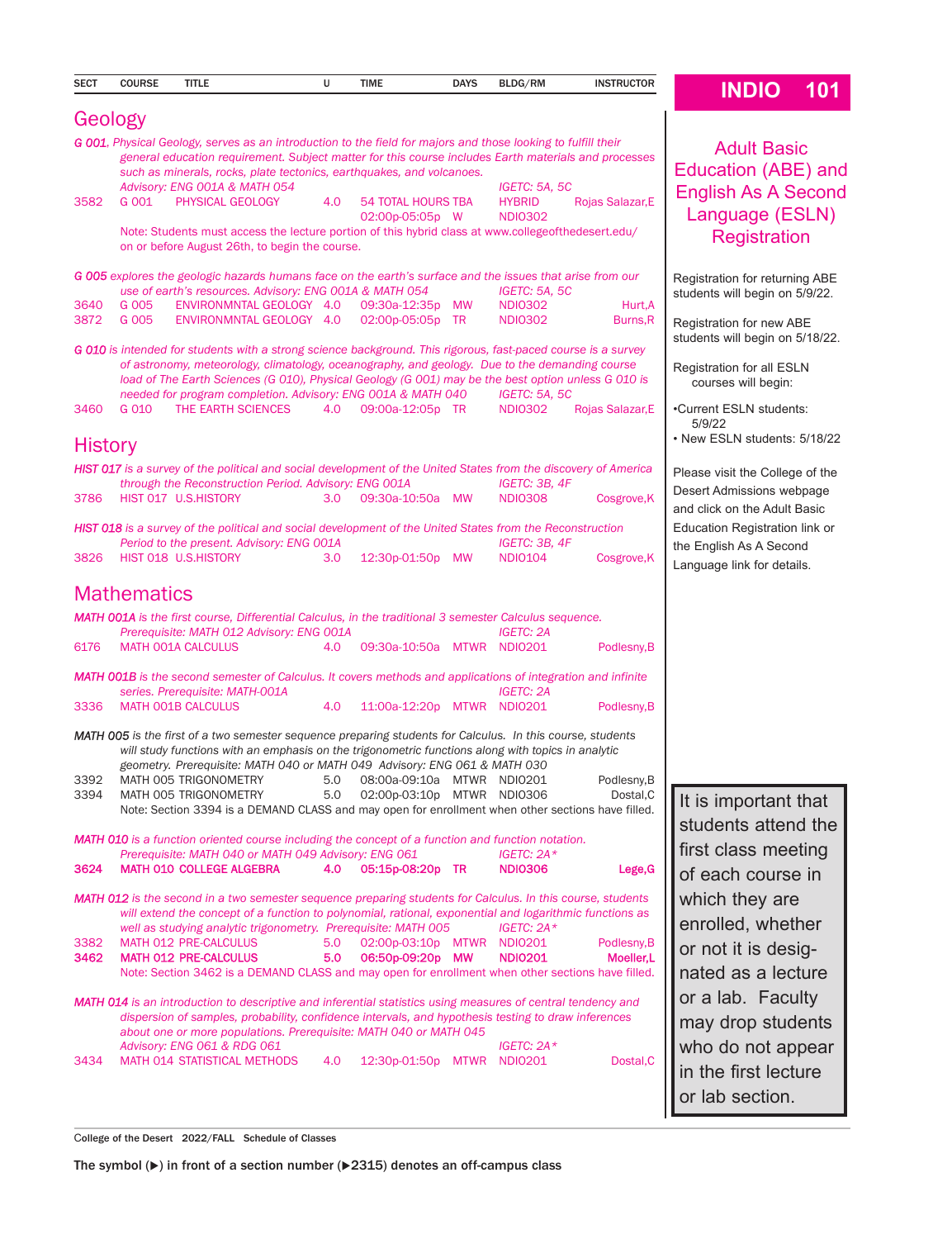| 102                                        | <b>INDIO</b>                                                                    | <b>SECT</b> | <b>COURSE</b> | TITLE                                                                                                                                                                                                                                                              | υ   | <b>TIME</b>                | <b>DAYS</b> | BLDG/RM                            | <b>INSTRUCTOR</b>                                                                                         |
|--------------------------------------------|---------------------------------------------------------------------------------|-------------|---------------|--------------------------------------------------------------------------------------------------------------------------------------------------------------------------------------------------------------------------------------------------------------------|-----|----------------------------|-------------|------------------------------------|-----------------------------------------------------------------------------------------------------------|
|                                            |                                                                                 |             |               | MATH 045 covers linear, root, and exponential functions, systems of linear equations and inequality, rational                                                                                                                                                      |     |                            |             |                                    |                                                                                                           |
|                                            |                                                                                 |             |               | exponents, and applications of these topics. Prerequisite: MATH 054 Advisory: ENG 061 & RDG 061                                                                                                                                                                    |     |                            |             |                                    |                                                                                                           |
|                                            | <b>Student Education</b>                                                        | 6378        |               | MATH 045 PRE-STATISTICS                                                                                                                                                                                                                                            | 4.0 | 11:00a-12:20p MTWR NDI0307 |             |                                    | Flora, M                                                                                                  |
|                                            | Plans (SEP)<br>Did you know that the                                            |             |               | MATH 049 covers solving and graphing linear, quadratic and exponential equations, systems of linear equations,<br>rational exponents, root equations, quadratic inequalities, circles and applications of these topics.                                            |     |                            |             |                                    |                                                                                                           |
|                                            | Student Success Act of                                                          | 3452        |               | Prerequisite: MATH 054 Advisory: ENG 061 & RDG 061<br>MATH 049 INTERMEDIATE ALGEBRA 4.0                                                                                                                                                                            |     | 12:30p-01:50p MTWR NDI0306 |             |                                    | Lege, G                                                                                                   |
|                                            | $2012$ (SB 1456) requires                                                       |             |               |                                                                                                                                                                                                                                                                    |     |                            |             |                                    |                                                                                                           |
|                                            | students with 15 degree<br>applicable units or three<br>semesters of attendance |             |               | MATH 054 is an introductory algebra course focusing on the arithmetic of variable expressions and the solving<br>to the Cartesian coordinate system and the graphing of linear equations in two variables.<br>Prerequisite: MATH 060 or MATH 065 Advisory: ENG 061 |     |                            |             |                                    | of single variable equations, including basic applications involving these. There is also an introduction |
|                                            | (whichever comes first),                                                        | 3658        |               | MATH 054 BEGINNING ALGEBRA                                                                                                                                                                                                                                         | 4.0 | 03:30p-06:35p MW           |             | NDI0201                            | McJilton, M                                                                                               |
|                                            | to have an SEP in order                                                         |             |               |                                                                                                                                                                                                                                                                    |     |                            |             |                                    |                                                                                                           |
| to receive priority                        |                                                                                 |             |               | MATH 065 covers adding, subtracting, multiplying, and dividing integer numbers, fractions, mixed numbers<br>and decimals with an introduction of variable expressions to prepare students for algebra.                                                             |     |                            |             |                                    |                                                                                                           |
| registration.                              |                                                                                 |             |               | Advisory: ENG 061 & RDG 061                                                                                                                                                                                                                                        |     |                            |             |                                    |                                                                                                           |
|                                            |                                                                                 | 3474        |               | MATH 065 PRE-ALGEBRA                                                                                                                                                                                                                                               | 4.0 | 12:30p-01:50p MTWR NDI0207 |             |                                    | <b>STAFF</b>                                                                                              |
|                                            | In compliance with this                                                         |             | Sociology     |                                                                                                                                                                                                                                                                    |     |                            |             |                                    |                                                                                                           |
|                                            | law, students that meet                                                         |             |               |                                                                                                                                                                                                                                                                    |     |                            |             |                                    |                                                                                                           |
|                                            | those conditions and<br>do not have an SEP will                                 |             |               | SOC 003 is a study of the fundamental concepts and techniques of statistical analysis that are encountered in<br>all areas of Social Science. Prerequisite: MATH 040 & ENG 061                                                                                     |     |                            |             | IGETC: $2A*$                       |                                                                                                           |
|                                            | have to register much                                                           | 6116        |               | SOC 003 FUND OF STATISTICS                                                                                                                                                                                                                                         | 3.0 | 12:30p-01:50p MW           |             | <b>NDI0206</b>                     | Daut, V                                                                                                   |
| later than other                           |                                                                                 | 6120        |               | SOC 003 FUND OF STATISTICS                                                                                                                                                                                                                                         | 3.0 | 02:00p-03:20p              | MW          | <b>NDI0206</b>                     | Daut, V                                                                                                   |
| students during                            |                                                                                 |             |               | SOC 004 is an introduction to the process of thinking, logic, and reasoning from a sociological perspective.                                                                                                                                                       |     |                            |             |                                    |                                                                                                           |
| Open Enrollment.                           |                                                                                 |             |               | The goal is to develop the critical understanding and effective analysis of arguments, personal                                                                                                                                                                    |     |                            |             |                                    |                                                                                                           |
|                                            |                                                                                 | 6364        |               | problems, and social issues. Prerequisite: ENG 001A & MATH 054<br>SOC 004 SOC/CRIT THINKING                                                                                                                                                                        | 3.0 | 11:00a-12:20p MW           |             | <b>IGETC: 1B</b><br><b>NDI0308</b> | Daut, V                                                                                                   |
| If you need more                           |                                                                                 |             |               |                                                                                                                                                                                                                                                                    |     |                            |             |                                    |                                                                                                           |
|                                            | information about the                                                           |             |               | SOC 014 focuses on intergroup race and ethnic relations with a social-historical emphasis. As such, the course<br>covers the origins, implications, and current consequences of race, ethnicity, prejudice, discrimination,                                        |     |                            |             |                                    |                                                                                                           |
|                                            | SEP process, contact                                                            |             |               | assimilation, and pluralism from the perspective of specific social and historical contexts. This is a                                                                                                                                                             |     |                            |             |                                    |                                                                                                           |
| at 760 773-2521.                           | the Counseling Center                                                           |             |               | comparative study of Native American, Asian, African, and European groups in the Americas as                                                                                                                                                                       |     |                            |             |                                    |                                                                                                           |
|                                            |                                                                                 |             |               | approached from the perspective of sociology with particular focus on minority group status in<br>contemporary society. Advisory: ENG 061                                                                                                                          |     |                            |             | <b>IGETC: 4C, 4J</b>               |                                                                                                           |
|                                            |                                                                                 | 6324        |               | SOC 014 INTRO RACE ETHNICITY                                                                                                                                                                                                                                       | 3.0 | 09:30a-10:50a MW           |             | <b>NDI0305</b>                     | Daut, V                                                                                                   |
|                                            | <b>WebAdvisor or</b><br><b>Self Service?</b>                                    |             |               |                                                                                                                                                                                                                                                                    |     |                            |             |                                    |                                                                                                           |
|                                            |                                                                                 |             |               |                                                                                                                                                                                                                                                                    |     |                            |             |                                    |                                                                                                           |
|                                            | College of the Desert will                                                      |             |               |                                                                                                                                                                                                                                                                    |     |                            |             |                                    |                                                                                                           |
|                                            | be transitioning in Fall to                                                     |             |               |                                                                                                                                                                                                                                                                    |     |                            |             |                                    |                                                                                                           |
|                                            | a new way of finding your                                                       |             |               |                                                                                                                                                                                                                                                                    |     |                            |             |                                    |                                                                                                           |
|                                            | schedule of classes.                                                            |             |               |                                                                                                                                                                                                                                                                    |     |                            |             |                                    |                                                                                                           |
|                                            |                                                                                 |             |               |                                                                                                                                                                                                                                                                    |     |                            |             |                                    |                                                                                                           |
|                                            | Both WebAdvisor and                                                             |             |               |                                                                                                                                                                                                                                                                    |     |                            |             |                                    |                                                                                                           |
| Self Service will be<br>available for Fall |                                                                                 |             |               |                                                                                                                                                                                                                                                                    |     |                            |             |                                    |                                                                                                           |
| registration.                              |                                                                                 |             |               |                                                                                                                                                                                                                                                                    |     |                            |             |                                    |                                                                                                           |
|                                            |                                                                                 |             |               |                                                                                                                                                                                                                                                                    |     |                            |             |                                    |                                                                                                           |
|                                            | Watch the COD website for                                                       |             |               |                                                                                                                                                                                                                                                                    |     |                            |             |                                    |                                                                                                           |
| more details.                              |                                                                                 |             |               |                                                                                                                                                                                                                                                                    |     |                            |             |                                    |                                                                                                           |
|                                            |                                                                                 |             |               |                                                                                                                                                                                                                                                                    |     |                            |             |                                    |                                                                                                           |
|                                            |                                                                                 |             |               |                                                                                                                                                                                                                                                                    |     |                            |             |                                    |                                                                                                           |
|                                            | <b>Planning to</b>                                                              |             |               |                                                                                                                                                                                                                                                                    |     |                            |             |                                    |                                                                                                           |
|                                            | Transfer?                                                                       |             |               |                                                                                                                                                                                                                                                                    |     |                            |             |                                    |                                                                                                           |
|                                            |                                                                                 |             |               |                                                                                                                                                                                                                                                                    |     |                            |             |                                    |                                                                                                           |
|                                            |                                                                                 |             |               |                                                                                                                                                                                                                                                                    |     |                            |             |                                    |                                                                                                           |
|                                            | www.assist.org                                                                  |             |               |                                                                                                                                                                                                                                                                    |     |                            |             |                                    |                                                                                                           |
|                                            |                                                                                 |             |               |                                                                                                                                                                                                                                                                    |     |                            |             |                                    |                                                                                                           |
|                                            |                                                                                 |             |               |                                                                                                                                                                                                                                                                    |     |                            |             |                                    |                                                                                                           |

M = Mon; T = Tues; W = Wed; MW = Mon & Wed; R = Thurs; TR = Tues & Thurs; F = Fri; S = Saturday; SU = Sun IGETC courses in this schedule of classes are printed in color, and the IGETC requirement satisfied by each course is listed along with course prerequisites.